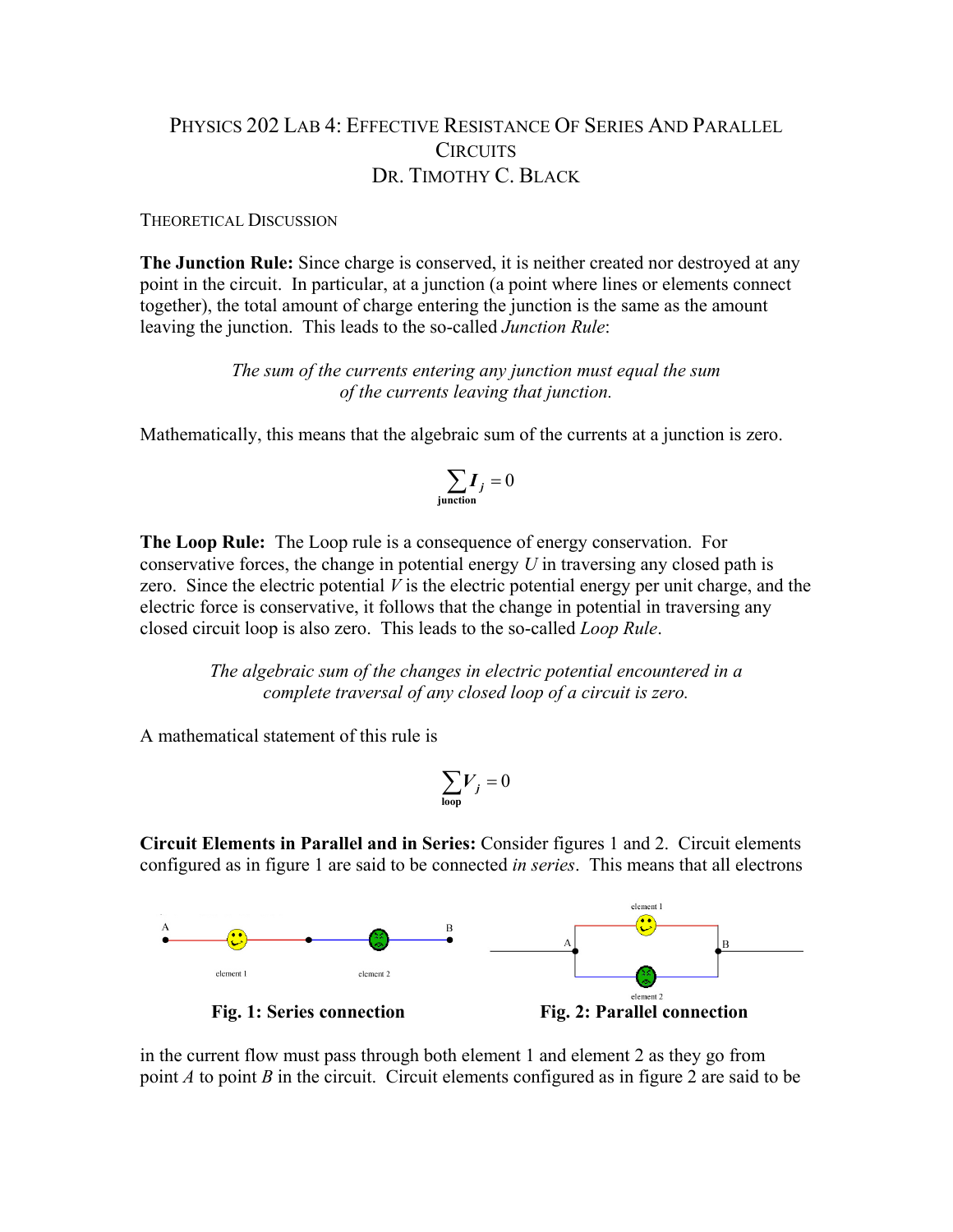connected *in parallel*. This means that any given electron in the flow of current may traverse either element 1 or element 2 in going from point *A* to point *B*, but not both.

**Effective Resistance of a Circuit:** Any combination of resistors in a circuit, whether in series or in parallel, can always be considered as equivalent to some *effective resistance* in the following sense: If  $V_{\text{tot}}$  is the total potential drop across the circuit, and  $I_{\text{tot}}$  is the total current through the circuit, then the effective resistance is defined by

$$
R_{\text{eff}} = \frac{V_{\text{tot}}}{I_{\text{tot}}} \tag{Eqn.1}
$$

**Effective Resistance of Parallel Circuits:** Consider the circuit diagram of figure 3. Kirkhoff's loop rule implies that the total change in voltage in traversing the loop from point *A* to point *B* and back to *A* again is

zero. Furthermore, the voltage drop from *A* to *B* is independent of the path, so that

$$
V_{\text{tot}} = V_{AB} = V_{\text{path 1}} = V_{\text{path 2}}
$$

Since resistors are ohmic devices and obey Ohm's Law for all *V* and *I*, it follows that



**Fig. 3: Resistors connected in parallel**

$$
I_1 = \frac{V_{AB}}{R_1}
$$
 
$$
I_2 = \frac{V_{AB}}{R_2}
$$

where  $I_1$  and  $I_2$  are the currents through paths 1 and 2, respectively. According to its definition, the effective resistance *Reff* for the parallel configuration of resistors 1 and 2 is given by

$$
R_{\text{eff}} = \frac{V_{AB}}{I_{\text{tot}}} \tag{Eqn. 2}
$$

where the junction rule implies that the total current  $I_{tot}$  is given by

$$
I_{tot} = I_1 + I_2 = \frac{V_{AB}}{R_1} + \frac{V_{AB}}{R_2} = V_{AB} \left(\frac{1}{R_1} + \frac{1}{R_2}\right)
$$

Combining this result with equation 2 gives

$$
R_{\text{eff}} = \frac{1}{\left(\frac{1}{R_1} + \frac{1}{R_2}\right)}
$$
 Eqn. 3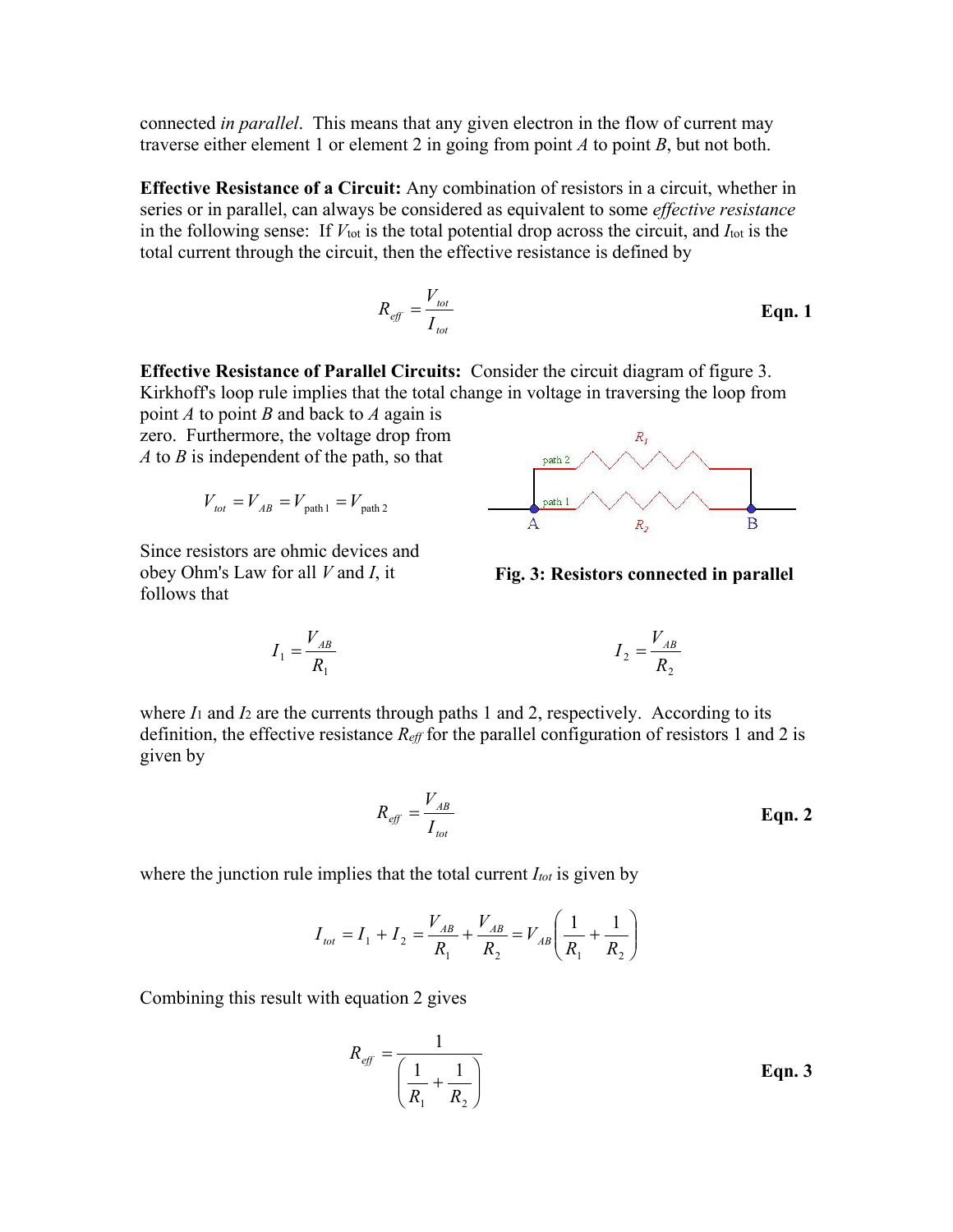This result is easily generalized. For *N* resistors in parallel,

$$
R_{\text{eff}} = \frac{1}{\sum_{j=1}^{N} \frac{1}{R_j}}
$$

**Effective Resistance of Series Circuits:** Consider now the circuit diagram shown in

figure 4. According to the loop rule, the total potential drop from point *A* to point *C* is equal to the sum of the potential drop from *A* to *B* and the potential drop from *B* to *C*, so that



**Fig. 4: Resistors connected in series**

$$
V_{\text{tot}} = V_{\text{AC}} = V_{\text{AB}} + V_{\text{BC}}
$$

Since the same current flows from *A* to *B*, and from *B* to *C*, and thus from *A* to *C*, the total current is equal to the currents through either of the resistors:

$$
I_{\rm tot}=I_1=I_2
$$

Then according to the definition of effective resistance,

$$
R_{\text{eff}} = \frac{V_{\text{tot}}}{I_{\text{tot}}} = \frac{V_{AB}}{I_1} + \frac{V_{BC}}{I_2},
$$

so that

$$
R_{\text{eff}} = R_1 + R_2 \tag{Eqn. 4}
$$

This result can also be generalized to any number of resistors. For *N* resistors in series,

$$
R_{\text{eff}} = \sum_{j=1}^{N} R_j
$$

## EXPERIMENTAL PROCEDURE

- 1. Use an ohmeter to measure the resistance of resistors *R*<sup>1</sup> and *R*2.
- 2. Connect the parallel resistance circuit shown in figure 5.
	- a. Calculate the effective resistance  $R_{\parallel}^{(\text{calc})}$  of this circuit using the measured values of *R*<sup>1</sup> and *R*<sup>2</sup> and equation 3.